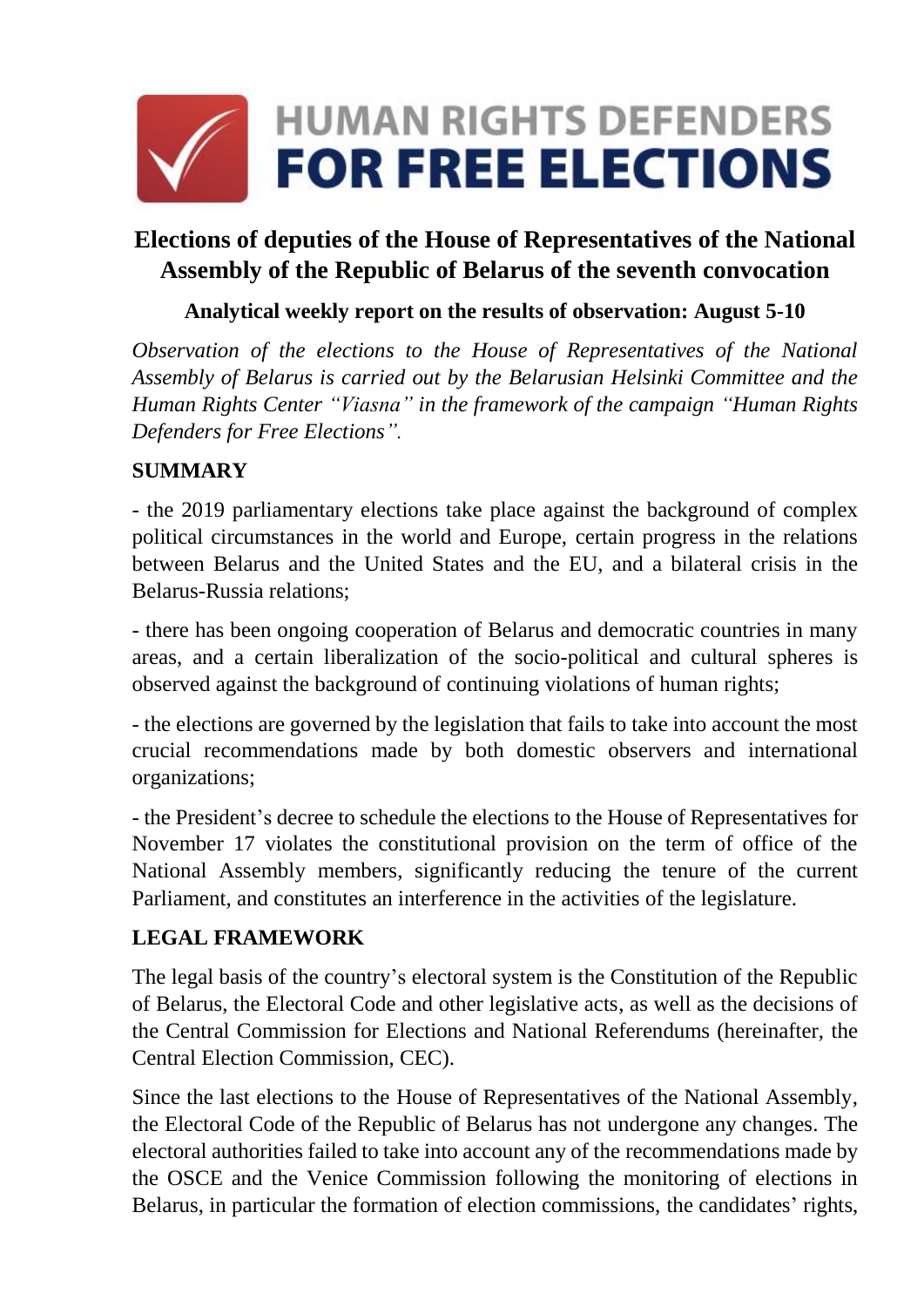the rights of observers, as well as recommendations relating to the procedures of voting, counting and tabulation.

## **POLITICAL CONTEXT**

The elections are being held against the backdrop of complex political circumstances in the world and Europe, which have changed substantially, including in connection with the Russian-Ukrainian conflict. A thaw trend in relations between Belarus and the West, which has been observed since before the previous elections to the House of Representatives, has led to some positive changes in domestic policies. The authorities have expanded their cooperation with the UN and other international organizations in the field of human rights.

However, the situation with observance of human rights in Belarus remains stably bad and no systemic positive changes have occurred in this area. The few progressive changes in the legislation governing the exercise of the rights and fundamental freedoms, most notably the decriminalization of participation in the activities of unregistered organizations and the introduction of elements of the notification-based principle of organizing assemblies, have been accompanied by the introduction of administrative responsibility for the same actions and the establishment of heavy charges for policing peaceful gatherings.

The absence of a real desire for democratic change is indicates by ongoing repression of citizens implementing their constitutional rights to freedom of opinion and expression, freedom of peaceful assembly and religion, harassment of independent journalists, as well as the failure to restore the full political and electoral rights of former political prisoners.

### **ANNOUNCEMENT OF ELECTIONS AND ORGANIZATION OF ELECTORAL PROCESS**

According to the Constitution of the Republic of Belarus (Art. 91) and the Electoral Code (Art. 56), the elections to the House of Representatives of the seventh convocation shall be announced by the President of the Republic of Belarus no later than 4 months and held no later than 30 days prior to the termination of powers of the House of Representatives of the current convocation.

The Constitution (Art. 93) provides for a four-year term of office for Parliament members. The powers of the members of the House of Representatives of the sixth convocation elected in 2016 expire in October 2020.

However, in late April 2019, Aliaksandr Lukashenka said in his address to the Belarusian people and the National Assembly that the elections to the House of Representatives would be held in November 2019.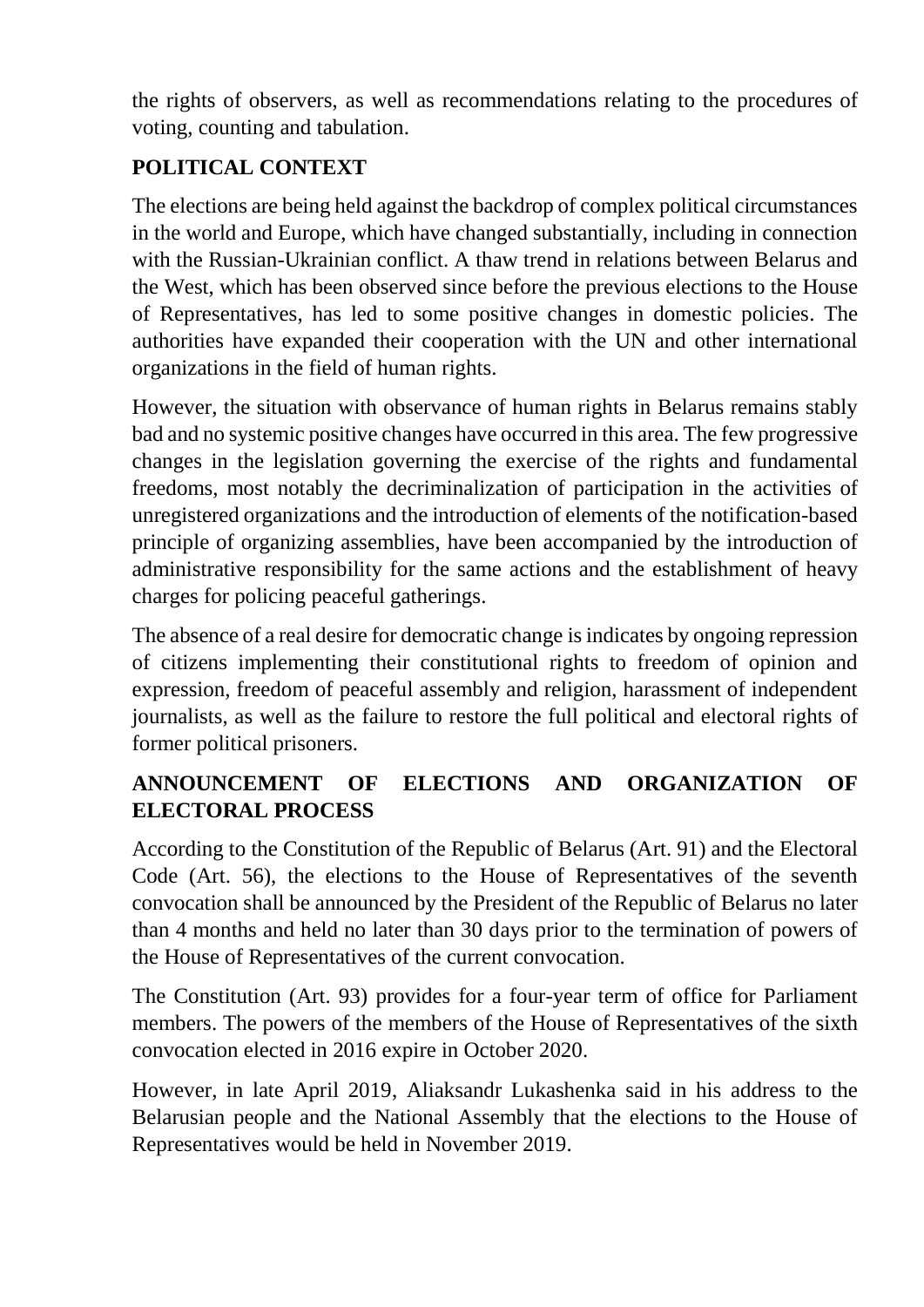With this in mind, on May 29, the Central Election Commission approved the average number of voters per constituency, the decision that should have been taken, according to the Electoral Code, no later than 5 months before the end of the term of office of the House of Representatives of the current convocation.

At the same meeting, the CEC approved the Guidelines for the local and district election commissions for the preparation and conduct of elections of deputies of the House of Representatives of the National Assembly of the seventh convocation and a set of methodology materials for the district election commissions.

The elections were announced on August 5 when the President signed Decree No. 294. The vote is scheduled for November 17, 2019.

As there are no valid grounds for the early termination of the powers of Parliament under Art. 94 of the Constitution, and the four-year term of his office has not expired, the decree violates the constitutional provision on the term of office of the Parliament, and constitutes an interference in the activities of the legislature. A significant reduction in the tenure of the House of Representatives reduced the number of legislative sessions to seven (the Parliament of the fourth convocation held 11 sessions, and the fifth convocation — 10 sessions).

On August 6, the Central Election Commission examined the issues of the preparation of elections.

It approved the following regulations:

Resolution No. 19 "On approval of the Schedule of organizational measures on the preparation and holding of the elections of deputies of the House of Representatives of the National Assembly of the Republic of Belarus of the seventh convocation";

Resolution No. 22 "On the formation of constituencies for the elections to the House of Representatives of the National Assembly of the Republic of Belarus of the seventh convocation";

Resolution No. 23 "On explanation of the procedure of the formation of the election commissions for the elections of deputies of the House of Representatives of the National Assembly of the Republic of Belarus of the seventh convocation";

Resolution No. 24 "On explanation of the application of the provisions of the Electoral Code of Belarus providing for the procedure of nomination of candidates for deputies by collecting signatures of voters for the elections of deputies of the House of Representatives of the National Assembly of the Republic of Belarus of the seventh convocation";

Resolution No. 25 "On approval of the Regulations on the delegation and activities of the observers during the preparation and conduct of the elections of deputies of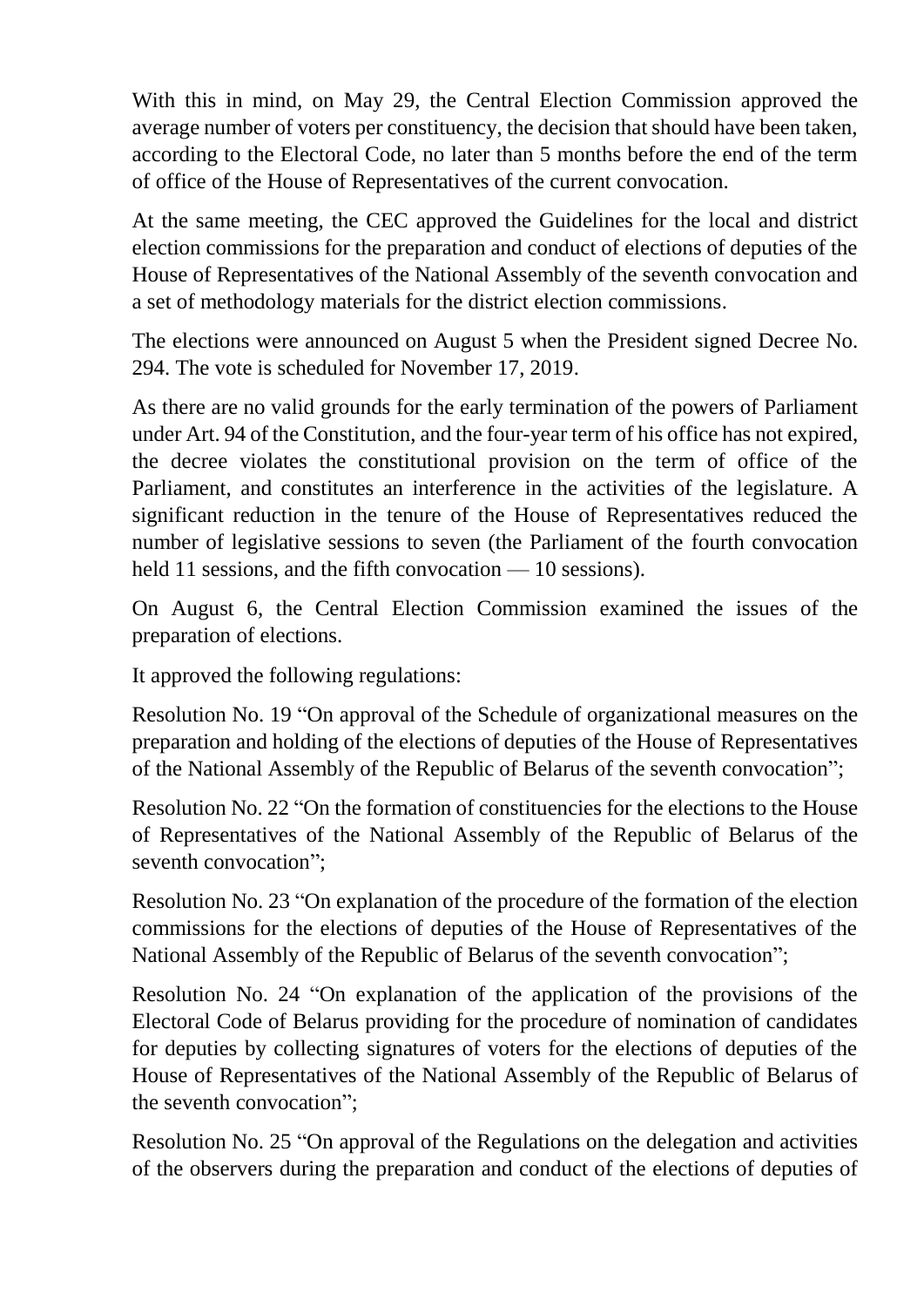the House of Representatives of the National Assembly of the Republic of Belarus of the seventh convocation";

Resolution No. 26 "On approval of the Regulations on the activities of foreign (international) observers during the preparation and conduct of the elections of deputies of the House of Representatives of the National Assembly of the Republic of Belarus of the seventh convocation";

Resolution No. 27 "On informing the citizens about the activities on the preparation and holding of the elections to the House of Representatives of the National Assembly of the Republic of Belarus of the seventh convocation";

Resolution No. 28 "On the procedure of the participation of Belarusian nationals residing outside the Republic of Belarus in the elections of deputies of the House of Representatives of the National Assembly of the Republic of Belarus of the seventh convocation";

Resolution No. 29 "On the creation of additional conditions for the participation of citizens with disabilities in the elections of deputies of the House of Representatives of the National Assembly of the Republic of Belarus of the seventh convocation";

Resolution No. 30 "On establishing the forms of documents for the elections of deputies of the House of Representatives of the National Assembly of the Republic of Belarus of the seventh convocation";

Resolution of August 6, 2019 No. 37 "On the extra budgetary fund for additional financing of the costs for the preparation and conduct of the elections of deputies of the House of Representatives of the National Assembly of the Republic of Belarus of the seventh convocation".

These regulations and guidelines failed to introduce any significant innovations in the existing procedure of holding the elections, in particular, they do not explain the procedure for counting the votes. Thus, the most sensitive issue, which has caused a particular criticism of observers, still remained unchanged, indicating a lack of interest of the CEC in the organization of a transparent vote count.

At the same time, the Central Election Commission provided for additional measures to improve the accessibility of election procedures for people with disabilities.

It also lifted a ban prohibiting observers from taking photos at the polling stations. However, this can not be assessed as an extension of the rights of observers or strengthening the guarantees of transparency in elections, since the CEC guidelines provide for an opportunity to "allow observers to take several pictures at their request," which significantly restricts the rights of observers to document violations at the polling stations.